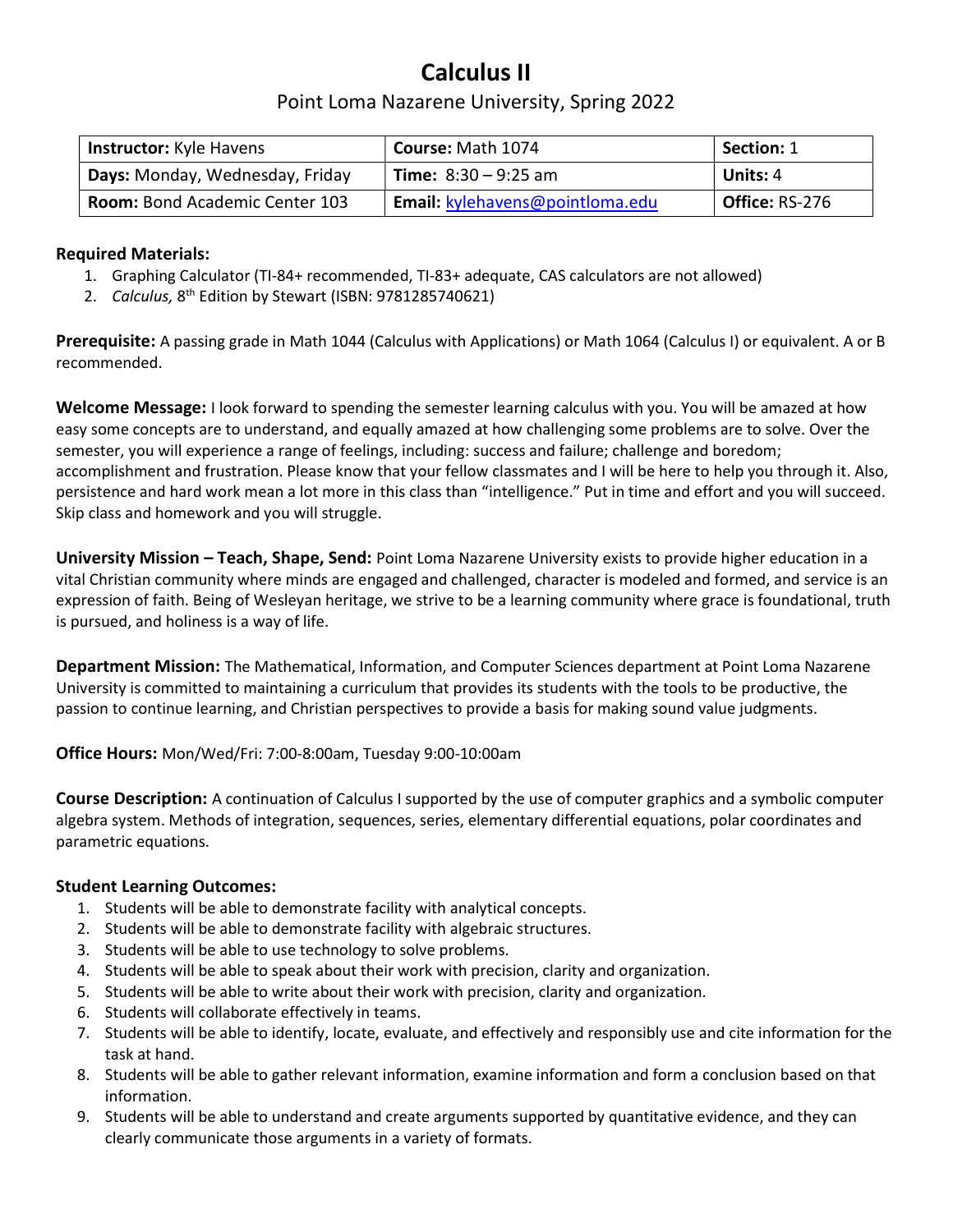Class Performance: Your final grade in my class will be calculated with the following weighting system.

| 30% | Final Exam       | Cumulative. You must get a "D" on the final exam to pass. |  |
|-----|------------------|-----------------------------------------------------------|--|
| 45% | Exam Average     | The average score of your 3 in-class exams.               |  |
| 18% | Written Homework | Assigned from the text, collected regularly.              |  |
| 5%  | Quizzes          | Assorted quizzes either in class or online.               |  |
| 2%  | Participation    | Includes online and in-class components.                  |  |

Letter Grade: The letter grade you receive will be based on your total score from the above system.

| Above 92%: A     | $82 - 87\%$ : B  | 70-77%: C       |
|------------------|------------------|-----------------|
| 90-91%:<br>- A   | $80 - 81\%$ : B- | $68-69\%$ : C-  |
| $88 - 89\%$ : B+ | $78-79\%$ : C+   | $60 - 67\%$ : D |

The grade you receive at the end of the semester will be the grade you earned based on the grading system. All requests for an opportunity to improve your grade due to personal circumstances will be denied. Borderline grades may be rounded up if student has good attendance.

Final Exam: The final exam is cumulative and will be held at the following time:

### Friday, May 6th from 7:30am to 10:00am.

Final Exam: The final exam date and time is set by the university at the beginning of the semester and may not be changed by the instructor. This schedule can be found on the university website and in the course calendar. No requests for early examinations will be approved. Only in the case that a student is required to take three exams during the same day of finals week, is an instructor authorized to consider changing the exam date and time for that particular student.

Written Homework: Written homework will be assigned and collected regularly and posted on Canvas. The problems are assigned from your textbook and must be turned in at the start of class time on the day due. Late homework is not accepted without a well-documented emergency. Please be sure that written assignments are stapled together and the problems are in order. Homework will be scored on a combination of completeness and correctness. A random selection (the same for each student) of problems will be graded on any homework assignment. I encourage you to help one another with homework, but directly copying another student's homework assignment is considered plagiarism and will not be tolerated.

Exams/Quizzes: There will be a total of three normal exams every three to four weeks of the semester. No notes/books are allowed on exams. Graphing calculators are allowed on the exam, but CAS calculators are not. Certain formulas may be provided on the exam and others will need to be memorized. No make-up exams are allowed without express consent. Contact me before missing an exam if you have a critical emergency. If you do not inform me that you will be missing an exam beforehand, you will get a zero on that exam. Exams are weighted equally at 15% of your total grade. If you have good attendance throughout the semester (no more than one unexcused absence), I will adjust the weighted scale of the exams in your favor, 20% for the two highest exams and 5% for the lowest. Practice exams will be posted on Canvas in advance of the exam designed to help you identify questions that you need to study further. Quizzes are designed to be low stress checks on your progress. If a quiz is missed, it can be turned in by the next class period for partial points.

Participation: Mathematics requires active participation. Participation means: asking questions, making conjectures and checking them, providing solutions to problems, sharing ideas with classmates. During class time we collectively will participate in the same way. I will act as the expert facilitator during class time, with a mixture of lecture, group problem solving, and integrated discussion.

Attendance: Attendance is expected at each class session. In the event of an absence, you are responsible for the material covered in class and the assignments given that day. Regular and punctual attendance at all classes is considered essential to optimum academic achievement. If the student is absent from more than 10 percent of class meetings, the faculty member can file a written report which may result in de-enrollment. If the absences exceed 20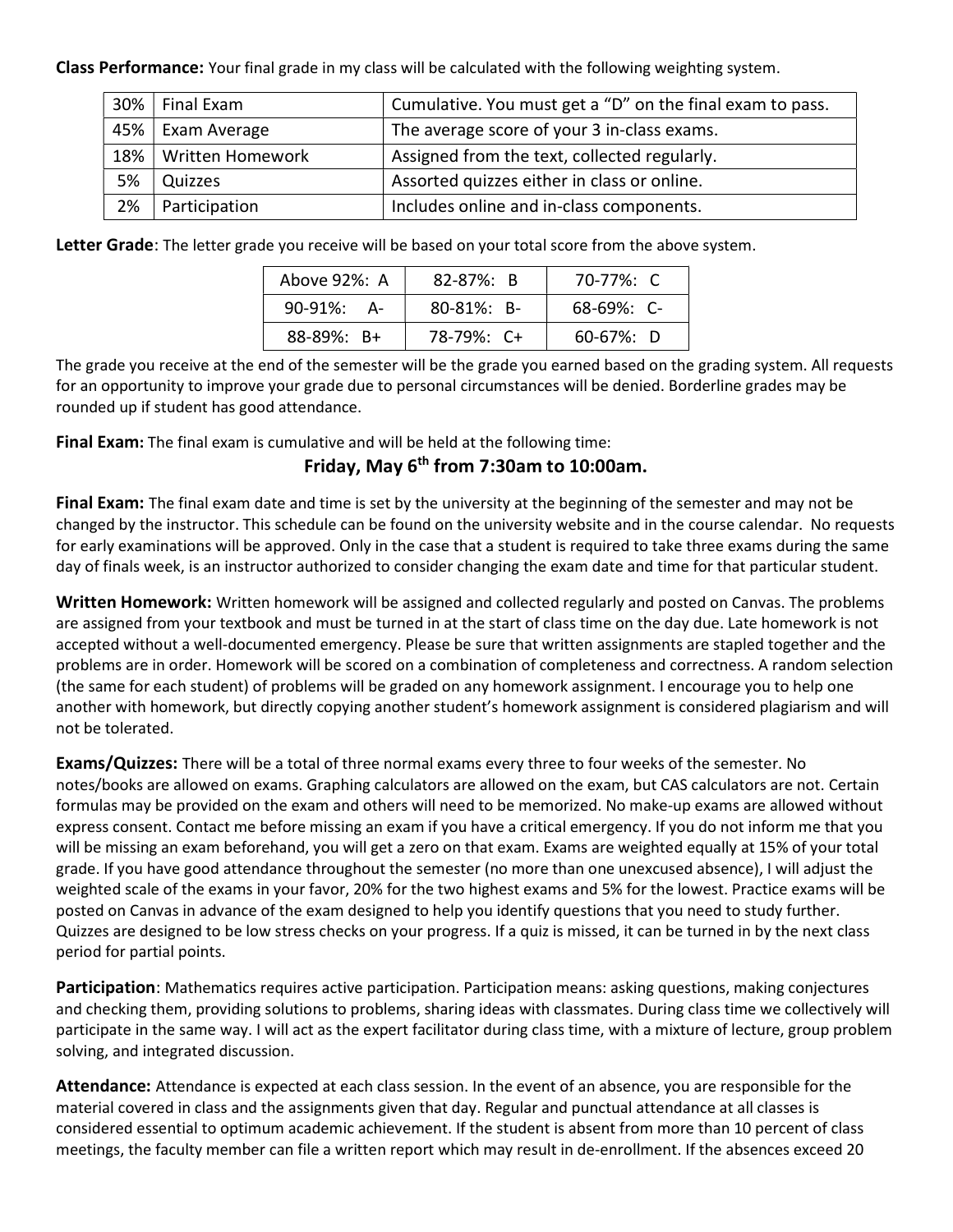percent, the student may be de-enrolled without notice until the university drop date or, after that date, receive the appropriate grade for their work and participation. See Academic Policies for further information about class attendance.

Class Enrollment: It is the student's responsibility to maintain his/her class schedule. Should the need arise to drop this course (personal emergencies, poor performance, etc.), the student has the responsibility to follow through (provided the drop date meets the stated calendar deadline established by the university), not the instructor. Simply ceasing to attend this course or failing to follow through to arrange for a change of registration (drop/add) may easily result in a grade of F on the official transcript.

Spiritual Care: Please be aware PLNU strives to be a place where you grow as whole persons. To this end, we provide resources for our students to encounter God and grow in their Christian faith. If students have questions, a desire to meet with the chaplain or have prayer requests you can contact the Office of Spiritual Development.

Copyright Policy: Point Loma Nazarene University, as a non-profit educational institution, is entitled by law to use materials protected by the US Copyright Act for classroom education. Any use of those materials outside the class may violate the law.

State Authorization: State authorization is a formal determination by a state that Point Loma Nazarene University is approved to conduct activities regulated by that state. In certain states outside California, Point Loma Nazarene University is not authorized to enroll online (distance education) students. If a student moves to another state after admission to the program and/or enrollment in an online course, continuation within the program and/or course will depend on whether Point Loma Nazarene University is authorized to offer distance education courses in that state. It is the student's responsibility to notify the institution of any change in his or her physical location. Refer to the map on State Authorization to view which states allow online (distance education) outside of California.

Academic Honesty: Students should demonstrate academic honesty by doing original work and by giving appropriate credit to the ideas of others. Academic dishonesty is the act of presenting information, ideas, and/or concepts as one's own when in reality they are the results of another person's creativity and effort. A faculty member who believes a situation involving academic dishonesty has been detected may assign a failing grade for that assignment or examination, or, depending on the seriousness of the offense, for the course. Faculty should follow and students may appeal using the procedure in the university Catalog. See Academic Policies for definitions of kinds of academic dishonesty and for further policy information.

Academic Accommodations: PLNU is committed to providing equal opportunity for participation in all its programs, services, and activities. Students with disabilities may request course-related accommodations by contacting the Educational Access Center (EAC), located in the Bond Academic Center (EAC@pointloma.edu or 619-849-2486). Once a student's eligibility for an accommodation has been determined, the EAC will issue an academic accommodation plan ("AP") to all faculty who teach courses in which the student is enrolled each semester.

PLNU highly recommends that students speak with their professors during the first two weeks of each semester/term about the implementation of their AP in that particular course and/or if they do not wish to utilize some or all of the elements of their AP in that course.

Students who need accommodations for a disability should contact the EAC as early as possible (i.e., ideally before the beginning of the semester) to assure appropriate accommodations can be provided. It is the student's responsibility to make the first contact with the EAC.

Credit Hour: In the interest of providing sufficient time to accomplish the stated course learning outcomes, this class meets the PLNU credit hour policy for a 4-unit class delivered over 15 weeks. Specific details about how the class meets the credit hour requirements can be provided upon request.

#### Sources of Help:

- 1. Professor. If you have questions, email me, ask in class, or come to my office hours.
- 2. Other classmates. Form study groups and work together.
- 3. Tutoring. Available in Rohr Science or through the Tutoring Center. Their hours will be on Canvas.
- 4. Online resources. Posted on Canvas, or find them yourself via YouTube, Khan Academy, etc.
- 5. Practice exams. Look at them ahead of time and use them to assess your understanding.